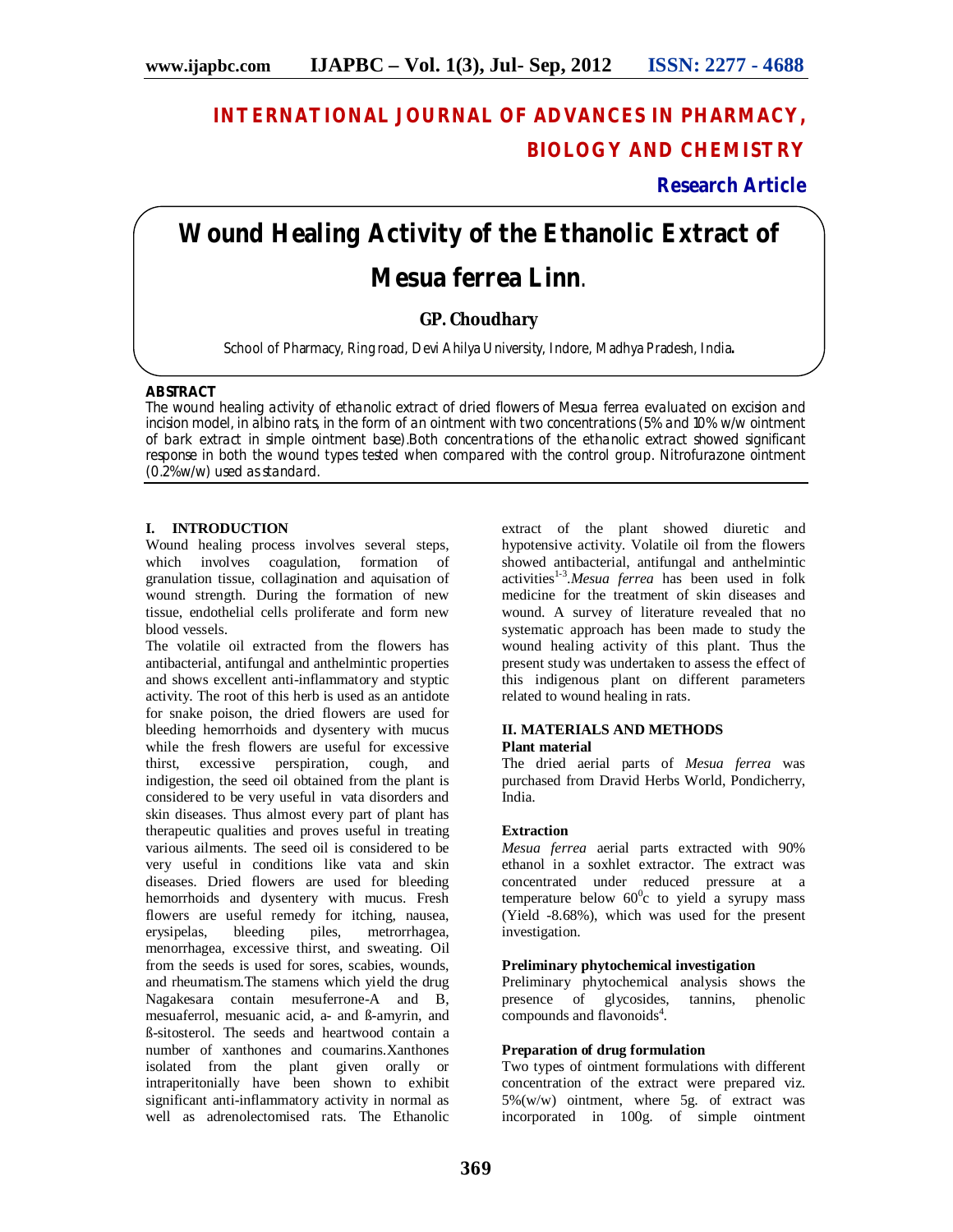base; $10\%$ (w/w) ointment where, $10g$  of extract incorporated in 100g.of simple ointment base. Nitrofurazone ointment  $(0.2 \ w/w)$  was used as standard drug for comparing the wound healing potential of the extract in different animal model.

#### **Animals**

Healthy Wistar albino rats of either sex weighing 150-200gm.were used. They were kept in a standard environment condition and fed with rodent diet and water ad libitum. The experimental protocol have been approved by institutional animal ethical committee.

#### **vi.***Wound healing activity*

The wound healing studies were carried out using ether anaesthetized rats in two different wound model at two different concentrations (5% and 10%w/w).

- a. Incision wound -In incision wound model four groups (The group I was considered as control, the group II served as the reference standard and treated with 0.2%w/w Nitrofurazone ointment. The group III animals were treated with the 5%w/w ethanolic extract and the group IV animals were treated with 10%w/w ethanolic extract of *Mesua ferrea* of animals containing six in each group. Paravertebral incision of 6cm. long were made on either side of the vertebral column of the rat .Care was taken to see that incision was at least 1cm. lateral to vertebral column. The wounds were closed with interrupted sutures of 1cm. apart. The animals were caged individually. The sutures were removed on  $8<sup>th</sup>$ post wounding day. The tensile strength of the wound was measured on  $10<sup>th</sup>$  post wounding day<sup>5</sup> .
- b. Excision wound-In excision wound four groups(The group I was considered as control, the group II served as the reference standard and treated with 0.2%w/w Nitrofurazone ointment. The group III animals were treated with the 5%w/w ethanolic extract and the group IV animals were treated with 10%w/w ethanolic extract of *Mesua ferrea*) of animals containing six in each group. A circular piece of full thickness (approx.500 mm<sup>2</sup>) was cut off from a predetermined area on the back of the rat. wounds were traced on  $1mm<sup>2</sup>$  graph paper on the day of wounding and subsquently on alternate days until healing was complete. Changes in wound area were calculated, giving an indication of the rate of wound contraction. Number of days required for falling of the eschar without any residual raw wound gave the period of epithelization<sup>6</sup>. The ointment of the fruit extract , standard drug and

simple ointment was applied to the wound twice daily, until recovery to the respective groups of animals.

Statistical analysis-The results are expressed as mean ±SE of six animals in each group. The data were evaluated by students t-test and the values of  $P\leq 0.001$  were considered statistically significant.

#### **III. RESULTS**

It was observed that the wound healing contracting ability of the extract ointment in different concentrations was significantly greater than that of the control (i.e. simple ointment treated group). The 10% (w/w) extract ointment treated groups showed significant wound healing from the fourth day onwards, which was comparable to that of the standard drug, i.e. nitrofurazone ointment treated group of animals. The wound closure time was lesser, as well as the percentage of wound contraction was much more with the 10% w/w extract ointment treated group (18±1 days for 100% contraction which was almost similar to that of the nitrofurazone treated group). The  $5\%$ (w/w) extract ointment treated group of animals showed significant wound contraction from the eighth day onwards and achieved 100% with the wound closure time of  $20 \pm 2$  days.

In incision wound model the measurement of the effect of the extract and standard drug on the tensile strength is shown in Table II. The tensile strength of the 10% extract treated group and the nitrofurazone ointment treated group were comparable to each other. The 5% extract ointment treated group showed a lesser but significant increase in the tensile strength compared to the control group. Thus both concentrations of the extract as well as the standard drug showed a significant increase in tensile strength in the 10 days old wound. The results of the present study revealed that both concentration  $(5\% \text{ and } 10\% \text{w/w})$ of ethanolic extract of *Mesua ferrea* flower have significant wound healing activity in both incision as well as excision wound models.

#### **IV. DISCUSSION**

Wound healing is a fundamental response to tissue injury that results in restoration of tissue integrity. This is mainly achieved by the synthesis of the connective tissue matrix. Collagen is a major protein of the extracellular matrix and is the component that ultimately contributes to wound strength. Tannins promote the wound healing through several cellular mechanism; chelation of the free radicals and reactive species of oxygen, promoting contraction of the wound and increasing the formation of capillary vessels<sup>7</sup> and fibroblasts and including keratinocyte proliferation , but do not act on the differentiation towards cornified cells <sup>8</sup>. Similar findings have been reported with the extracts of the plants containing tannins by earlier